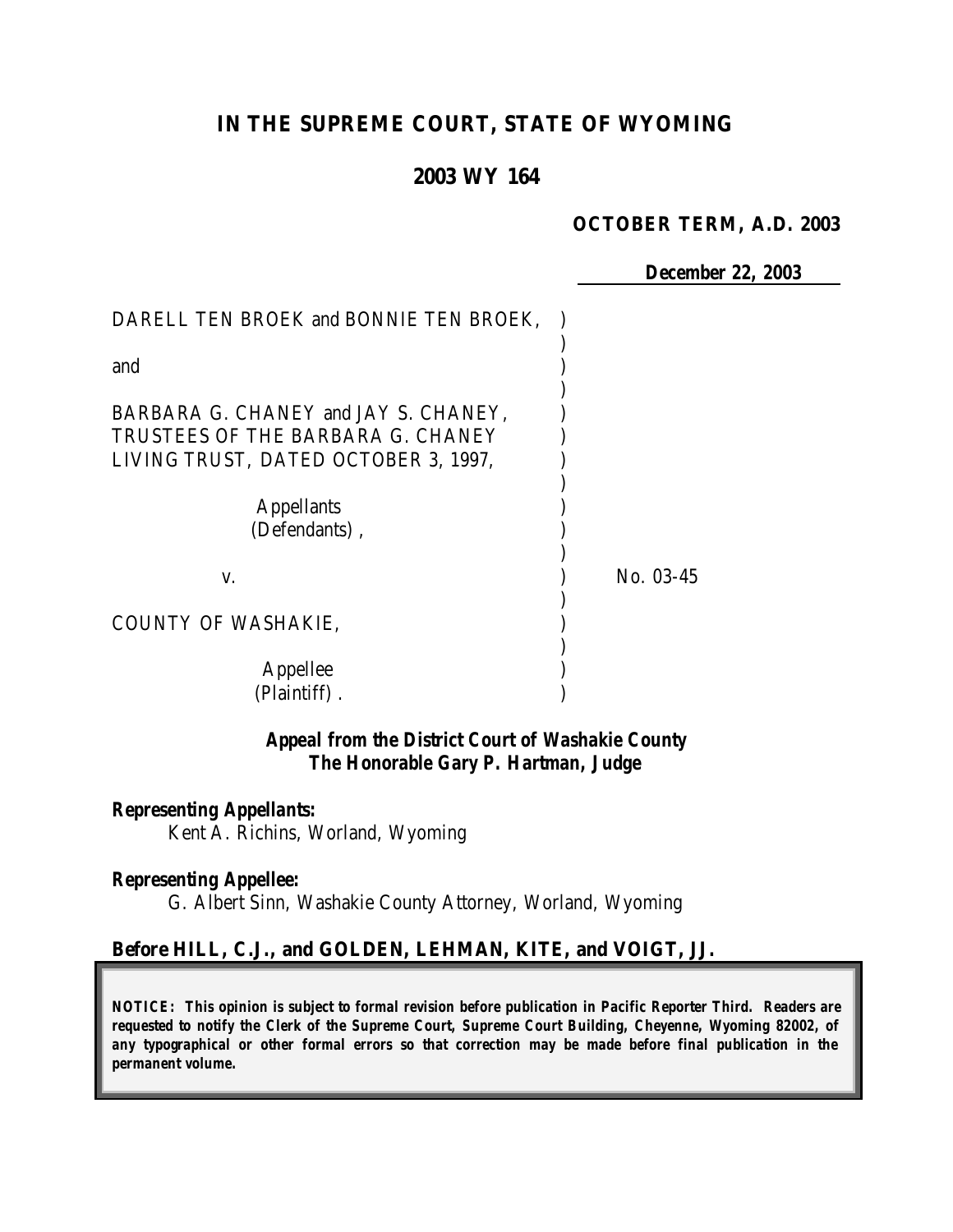### **HILL, Chief Justice.**

[¶1] Darell and Bonnie Ten Broek, along with Barbara G. and Jay S. Chaney as trustees of the Barbara G. Chaney Living Trust (collectively the Defendants), appeal an order of the district court on a complaint for declaratory judgment filed by the County of Washakie (the County) to establish a stock trail over a portion of their land pursuant to a prescriptive easement. We conclude that a declaratory judgment is not the appropriate means to establish a prescriptive public easement because the legislature has established a specific statutory procedure that requires such claims to be brought initially before the respective board of county commissioners. Accordingly, we vacate the district court's order and reverse and remand with directions to dismiss the County's complaint without prejudice.

## **ISSUES**

[¶2] The Defendants set forth two issues:

- 1. Did the district court commit reversible error when, as a matter of law, it concluded that Washakie County does have legal authority to establish a public stock trail by prescriptive easement on private property?
- 2. Are the findings and conclusions of the district court that a public stock trail has been established by Washakie County on private property by prescriptive easement clearly erroneous, not supported by substantial evidence and contrary to law?

The County's statement of the issues parallels that of the Defendants.

## **FACTS**

[¶3] The Defendants own land in Washakie County. In October 1999, the Defendants, acting individually, purchased small strips of property adjacent to their own land. The purchased property lay between the Defendants' land and U.S. Highway  $16<sup>1</sup>$  The property was in a state of neglect with sinkholes, dilapidated fences, overgrowing vegetation and abandoned vehicles on it. The Defendants cleaned up the property and moved their fence lines to encompass their purchases.

 <sup>1</sup> The highway was designated a county road by the Big Horn County Commissioners in 1906. Washakie County was created out of part of Big Horn County in 1911. The highway is still referred to as Big Horn County Road No. 91.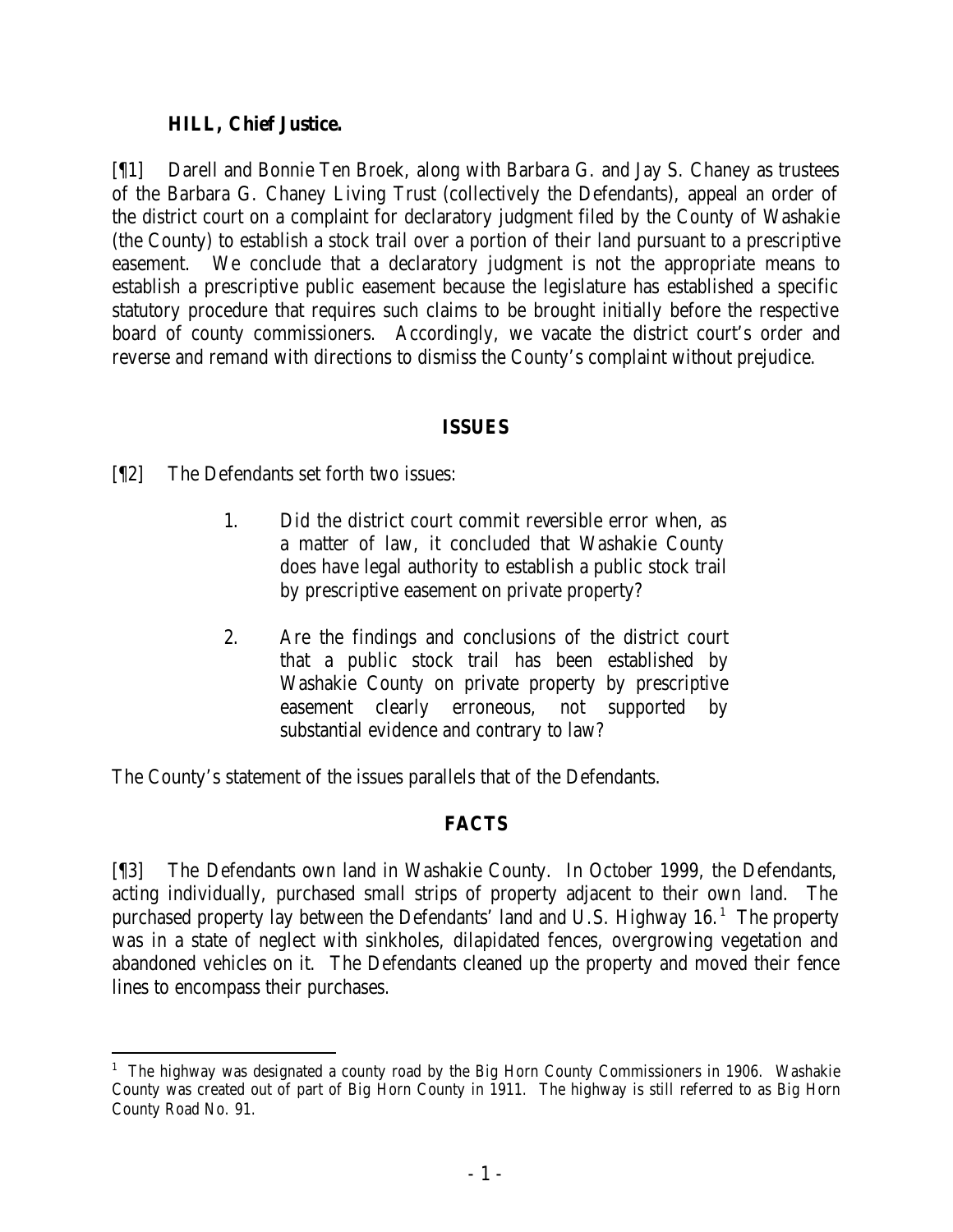[¶4] In June 2000, the County filed a Declaratory Judgment action against the Defendants. The County alleged that the property purchased by the Defendants had been designated in historical documents as a stock trail. The County also asserted that the public had used the property as a stock trail continuously since at least 1904 and that the fencing of it interfered with that use. The County requested a declaration from the district court that the property was subject to an easement for a stock drive as part of the adjacent road and that the Defendants be ordered to relocate their fences. An unrecorded hearing was held before the district court. On May 4, 2001, the district court issued a decision letter concluding that the County had established a prescriptive easement over the Defendants' property. The district court held two more hearings where additional evidence was taken in response to motions for reconsideration and for rehearing filed by the Defendants. The district court issued an order on December 18, 2002 confirming its original conclusion that the County had established a prescriptive easement. The Defendants have appealed that order.

## **STANDARD OF REVIEW**

[¶5] When a matter is tried before the district court without a jury, we review the court's findings of fact pursuant to a clearly erroneous standard. Any conclusions of law are reviewed *de novo*. *Davis v. Chadwick*, 2002 WY 157, ¶8, 55 P.3d 1267, ¶8 (Wyo. 2002).

### **DISCUSSION**

[¶6] The Defendants' main argument is that the County does not have any legal authority to establish a stock trail by prescription across private property.<sup>2</sup> The underlying premise to the argument is that there is no specific statutory provision authorizing a county to bring an action to establish a public stock trail by prescription. Under the facts of this case, the Defendants' argument is one of semantics. The phrase "stock trail" is just descriptive of a public use on the adjacent road. In other words, the County is claiming that the public has used U.S. Highway 16, also called Big Horn County Road No. 91, and the portion of the Defendants' land adjacent to that road to drive livestock. The allegations in the County's complaint clearly demonstrate the relationship between the Defendants' property and the road:

> 1. The Defendant's [sic] in this matter are owners and/or trustees in fee simple of the areas on the South portion of Section 17, Township 47N, Range 88W.

 <sup>2</sup> The Defendants' second issue challenges the sufficiency of the evidence supporting the district court's ruling. Given our conclusion that a county may not use a declaratory judgment action to establish a prescriptive easement, the issue is moot, and we will not address it in this appeal.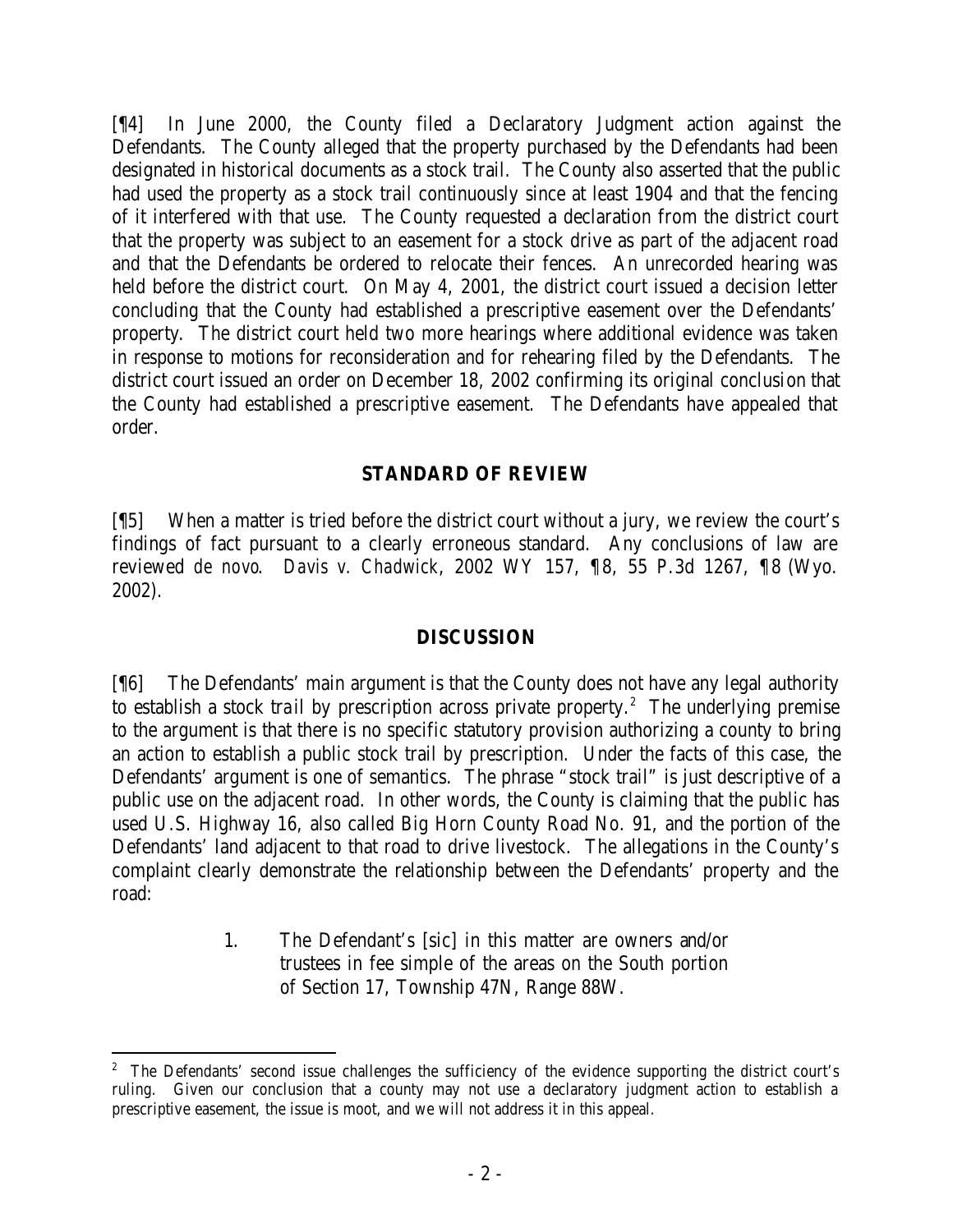- 2. During the late fall of 1999, the Defendants' [sic] Chaney, removed a pole and post fence and re-erected it some feet south, where it is presently located.
- 3. Defendants' [sic] Ten Broek, built a post and wire fence some feet south from an old highway right-of-way fence, where it is presently located.
- 4. The Washakie County Commissioners commissioned R.L. Hudson, Land Surveyor, to survey this area which he did and a Letter of Transmittal and Report of Surveyor dated March 22, 2000, was given to the Washakie County Commissioners.
- 5. The Big Horn County Commissioners on or about July 6, 1904, declared the area on the boundary line between Section 17 and Section 20, in Tracts 65 and 55, and 56 of the re-survey Township 47N, Range 88W, to be a county road.
- 6. A notation appears on the 1910 Plat of Ten Sleep, Big Horn County, Wyoming, on file in the Washakie County Clerk's Office, which labels this road as main street with a 66 foot right-of way centered on the section line center of county road with a bearing of S89°, 42 minutes west. The road was reconstructed in 1922 and designated as a state highway on November 25, 1929, under project number 108E. The location was easterly along the tract line, then north easterly through a curve to the left and then a curve to the right in the vicinity of the Ten Broek and Chaney property lines.
- 7. That highway was in use until approximately 1936, when highway 16 was constructed in its present location and designated as such on November 28, 1939, still under project number 108E.
- 8. U.S. Highway 16 was re-constructed in the 1960's [sic] under project F-036-1(17) on which plan the road in question was noted as a stock drive.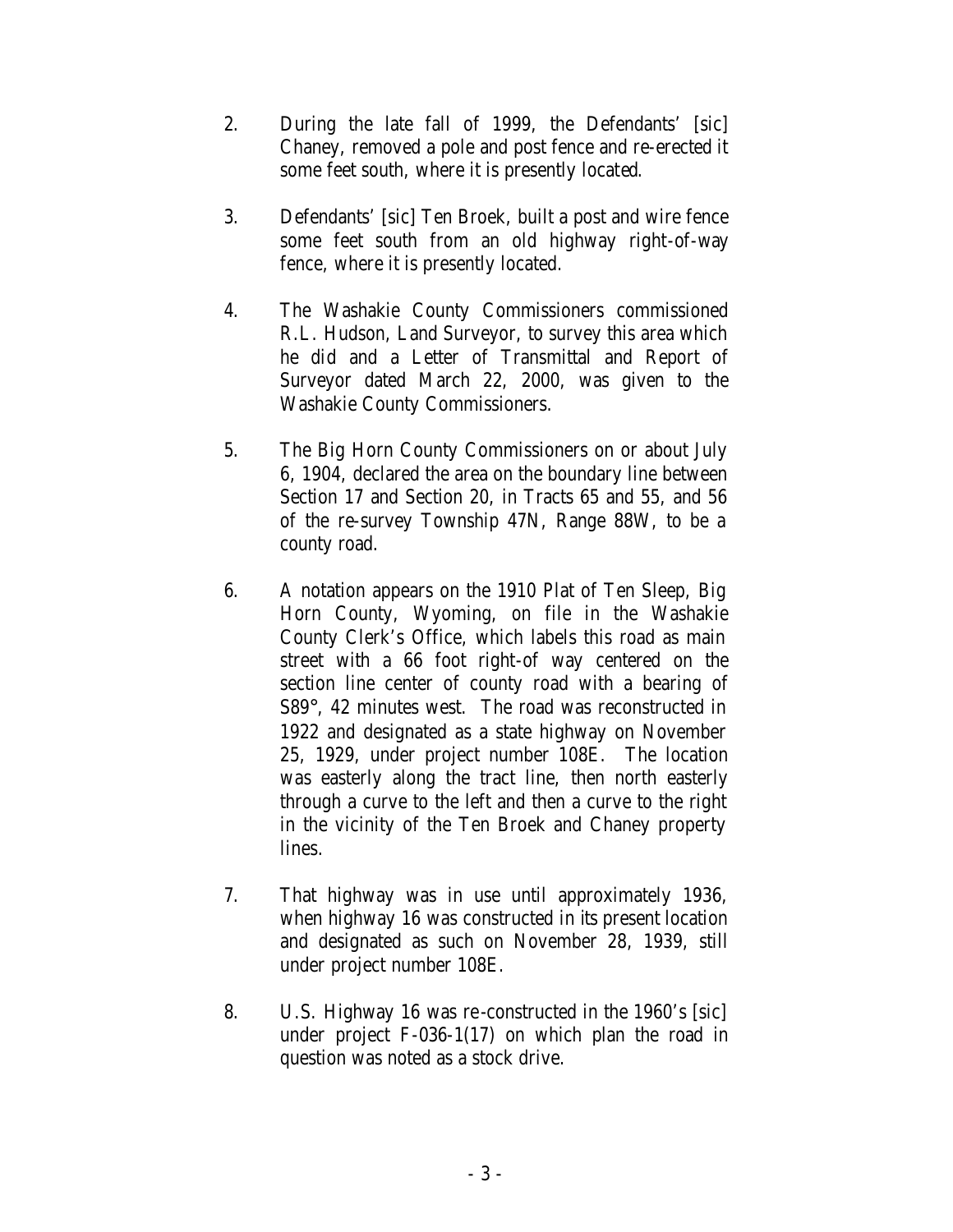9. The minutes of the Washakie County Board of Commissioners meeting on September 1, 1936, record a motion by Commissioner Horel, and its adoption whereby;

"Whereas a new highway is being constructed from Big Cottonwood Creek to Ten Sleep, Wyoming, re replace from said Cottonwood Creek to Ten Sleep, the present highway No.1 16;" and "Whereas, the State Highway Department of the State of Wyoming is agreeable to leaving in place the old treated timber bridges and all of the culverts on the present Worland-Ten Sleep road from Big Cottonwood Creek into Ten Sleep provided that said present road is designated as a stock driveway and cattle run instead of the new road which is in the process of construction; now therefore, Be it Resolved by the Board of County Commissioners of the County of Washakie, State of Wyoming, that the present Worland-Ten Sleep road, being highway No. 16, from Big Cottonwood Creek into Ten Sleep, be and the same is hereby designated as a stock driveway and cattle run."

- 10. A Warranty Deed from Nichols to a prior predecessor of the Defendants, the Wyoming Game and Fish Commission, recorded in 1944, contains a metes and bounds description concerning the Ten Broek lands that mentions a fence line. The existence of the old fence line varies between 33 and 23 feet north of the tract line prior to March 4, 1944.
- 11. A certified land corner recordation report prepared by Mr. Stanton Able, Licensed Professional Surveyor for the State of Wyoming, recorded on February 4, 1985, for corner 4 of tract 54, also being corner 1 of tract 56, states that corner as being 31 feet from the north fence. The map on the reverse side dated December 19, 1984, indicates a fence to exist along the north side of the old highway route.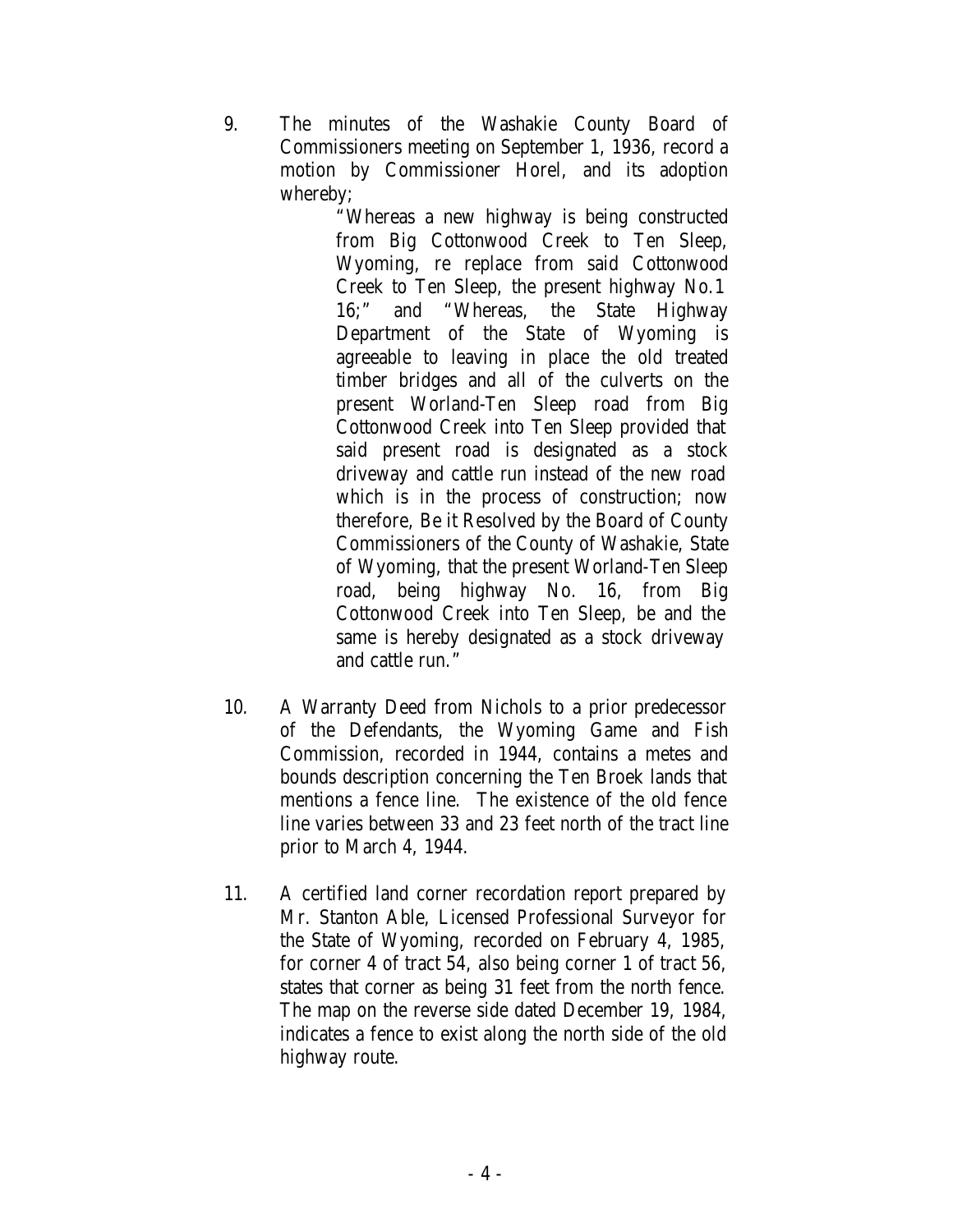- 12. R.L. Hudson's State of Wyoming Corner Report also shows a tie to one remaining old fence post north of the road to be 31 feet north of the tract line having been measured by Hudson on March 16, 2000.
- 13. The stock drive has been used as a public road and stock drive continuously since 1904 for parking cars, rodeo events, football games, driving livestock, etc. Livestock has been [sic] driven through the north 33 feet of the stock drive continuously since before 1937.
- 14. Sometime in the fall of 1999, the Defendants removed the old fence with the exception of one fence post on the North side and re-erected new fences further south into the 66 foot stock drive.
- 15. The Chaney fence encloses approximately .15 acres of the stock drive, thereby eliminating any use by the public.
- 16. The Ten Broek fence encloses approximately .75 acres of the stock drive, thereby eliminating any use by the public.

Whatever label is attached, the County is claiming that a portion of the Defendants' property is part of the adjacent road designated as U.S. Highway 16/Big Horn County Road No. 91.<sup>3</sup> The parties agree that the resolution of that claim is dependent on whether the County established a prescriptive use across the Defendants' property. The legislature has specifically granted counties the right to establish public highways, including by prescription. Wyo. Stat. Ann. § 24-1-101 (Lexis/Nexis 2003). Accordingly, we reject the Defendants' contention that the County lacked the authority to establish the "stock trail" in question across their lands through the common law doctrine of prescription.

[¶7] We must, however, reverse and vacate the district court's decision granting the prescriptive easement to the County. As noted in the facts above, the County prosecuted this action through a declaratory judgment claim brought in the district court. The legislature has established a specific procedure for the establishment of a public road by prescription in the above-mentioned Wyo. Stat. Ann. § 24-1-101, which provides:

 <sup>3</sup> We note that in Wyoming stock may be driven on any county road unless the respective board of county commissioners has specifically declared that a certain road is not to be used for that purpose. *See* Wyo. Stat. Ann. §§ 24-1-121 & 122 (Lexis/Nexis 2003).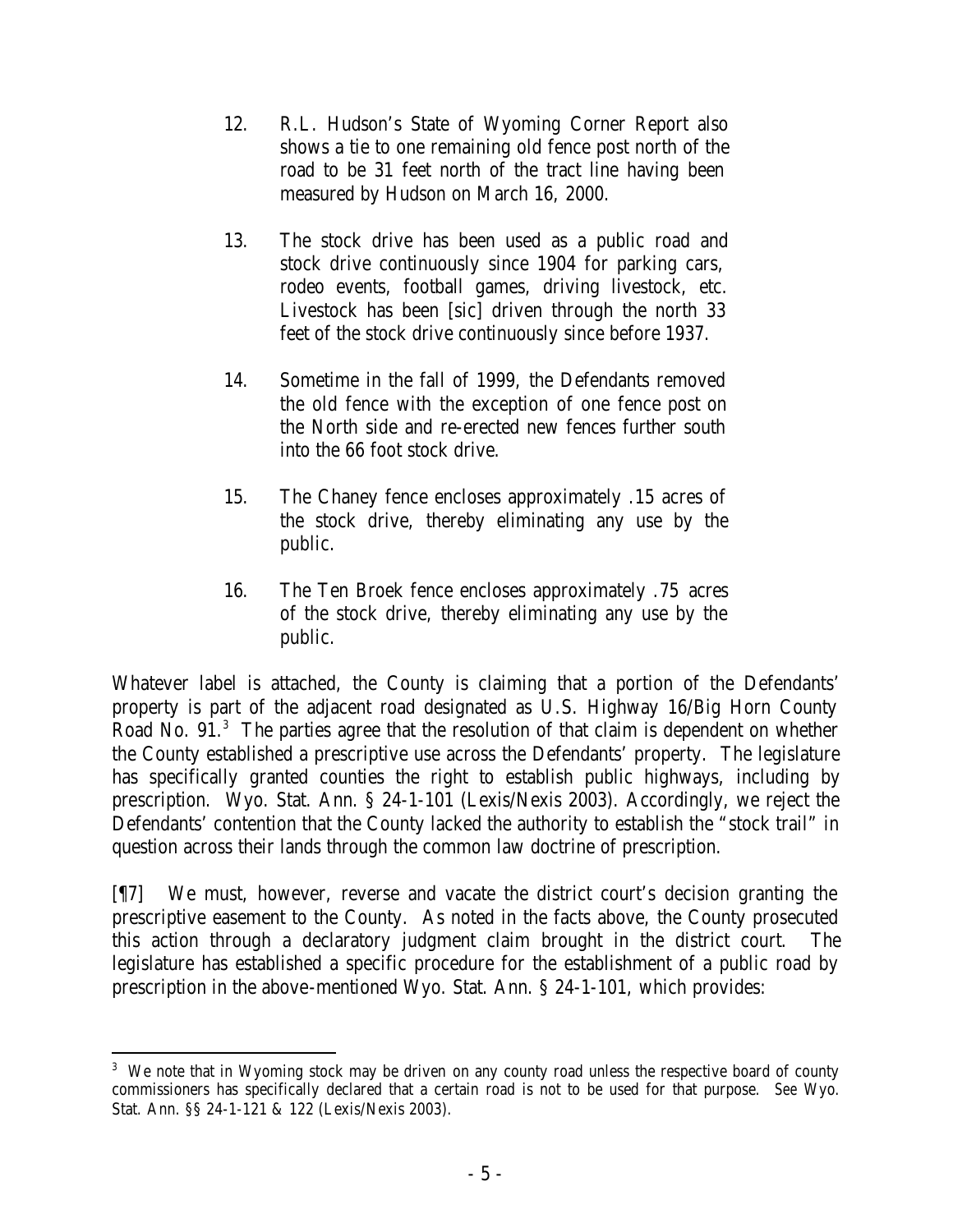(a) On and after January 1, 1924, all roads within this state shall be highways, which have been or may be declared by law to be state or county highways. It shall be the duty of the several boards of county commissioners, within their respective counties, prior to said date, to determine what, if any, such roads now or heretofore traveled but not heretofore officially established and recorded, are necessary or important for the public use as permanent roads, and to cause such roads to be recorded, or if need be laid out, established and recorded, and all roads recorded as aforesaid, shall be highways. No other roads shall be highways unless and until lawfully established as such by official authority. Except, nothing contained herein shall be construed as preventing the creation or establishment of a public highway right-of-way with reference to state and county highways under the commonlaw doctrines of adverse possession or prescription either prior to or subsequent to the enactment hereof. If any such board shall resolve the creation or establishment of a public highway right-of-way based upon the common-law doctrines of adverse possession or prescription, it shall, following the filing of a plat and accurate survey required in accordance with the terms and provisions of W.S. 24-3- 109, proceed with the publication of the proposed road for three (3) successive weeks in three (3) successive issues of some official newspaper published in the county, if any such there be, and if no newspaper be published therein, such notice shall be posted in at least three (3) public places along the line of the proposed road, which notice shall be exclusive of all other notices and may be in the following form:

[Form omitted]

(b) The county commissioners shall cause a copy of the above notice to be mailed by registered or certified mail to all persons owning lands or claiming any interest in any lands over or across which the road is proposed to be created or established. The publication, posting and mailings of such notice shall be a legal and sufficient notice to all persons owning lands or claiming any interest in lands over which the proposed road is to be created or established. No viewers or appraisers shall be appointed, nor shall any damage claims be considered or heard, and the sole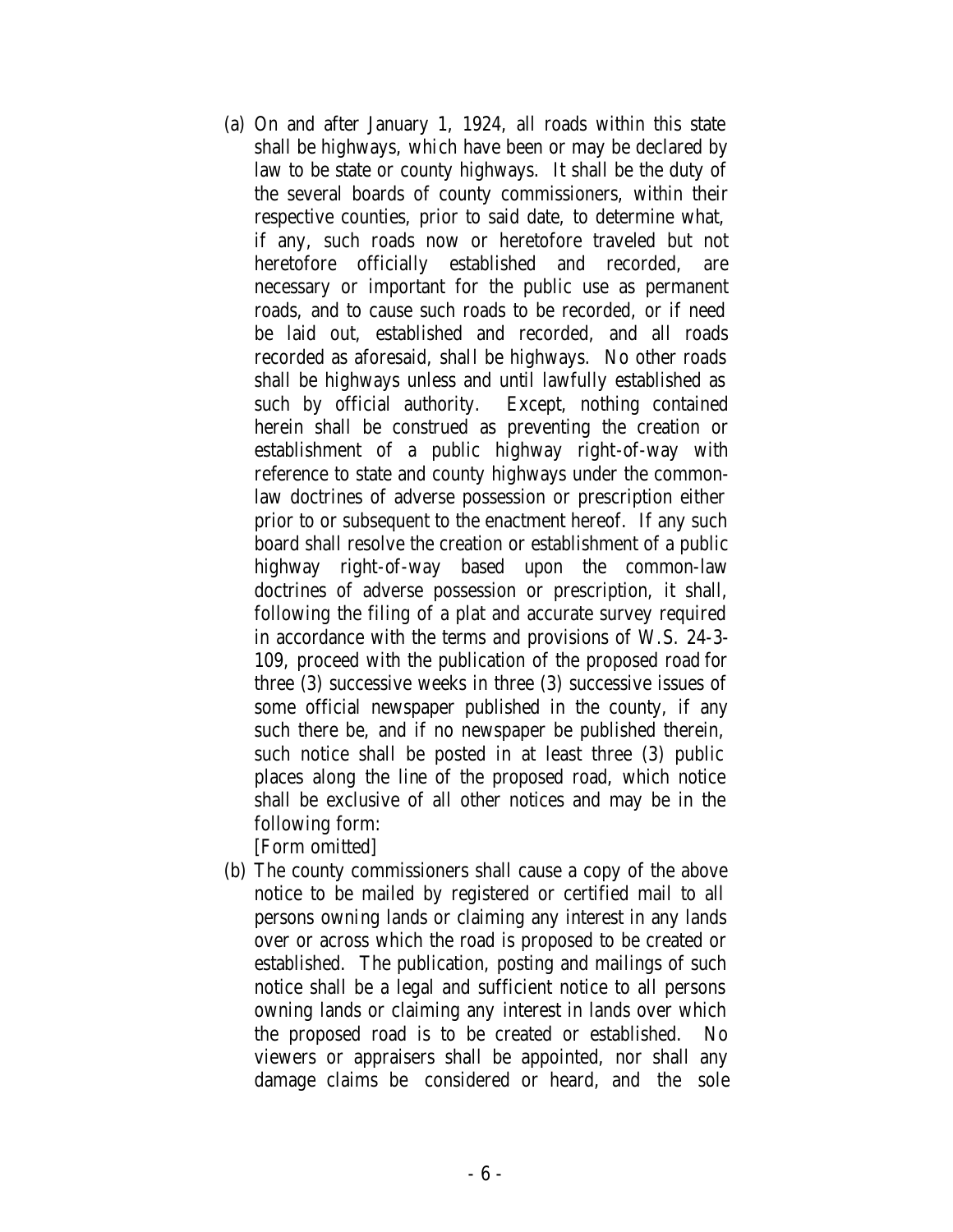- (c) objections to be heard by the board shall be directed against the creation or establishment of such right-of-way under the common-law doctrines of adverse possession or prescription. Any objector may appeal from the final decision of the board of the county commissioners to the district court of the county in which the land is situated. Notice of such appeal must be made to the county clerk within thirty (30) days after such decision has been made by the board, or such claim shall be deemed to have been abandoned. Within ten (10) days after the notice of an appeal is filed in his office, the county clerk shall make out and file in the office of the clerk of the district court, in his county, a transcript of the papers on file in his office, and the proceedings of the board in relation to such creation and establishment. The proceedings on appeal shall be governed by the Wyoming Administrative Procedure Act. If the appeal is upheld the appellant shall be reimbursed by the county for all reasonable costs of asserting his claim.
- (d) Only that portion of the state highways actually used, travelled or fenced, which has been used by the general public for a period of ten (10) years or longer, either prior to or subsequent to the enactment hereof, shall be presumed to be public highways lawfully established as such by official authority and unavailability of records to show such to have been lawfully established shall not rebut this presumption.
- (e) Only that portion of county highways, not to exceed sixtysix (66) feet in width, which was actually constructed or substantially maintained by the county and traveled and used by the general public for a period of ten (10) years or longer, either prior to or subsequent to the enactment hereof, shall be presumed to be public highways lawfully established as such by official authority.

The County asserts that a declaratory judgment action is an appropriate means of determining this matter. The County notes that a declaratory judgment action is a remedial action that is to be liberally construed and applied. It also argues that the Defendants were provided with procedural and substantive due process in the proceedings before the district court.

[¶8] The problem with the County's approach is that it takes the authority to make the initial decision away from the legislatively designated body and places that authority with the entity that was legislatively designated as the appellate court in the matter. We have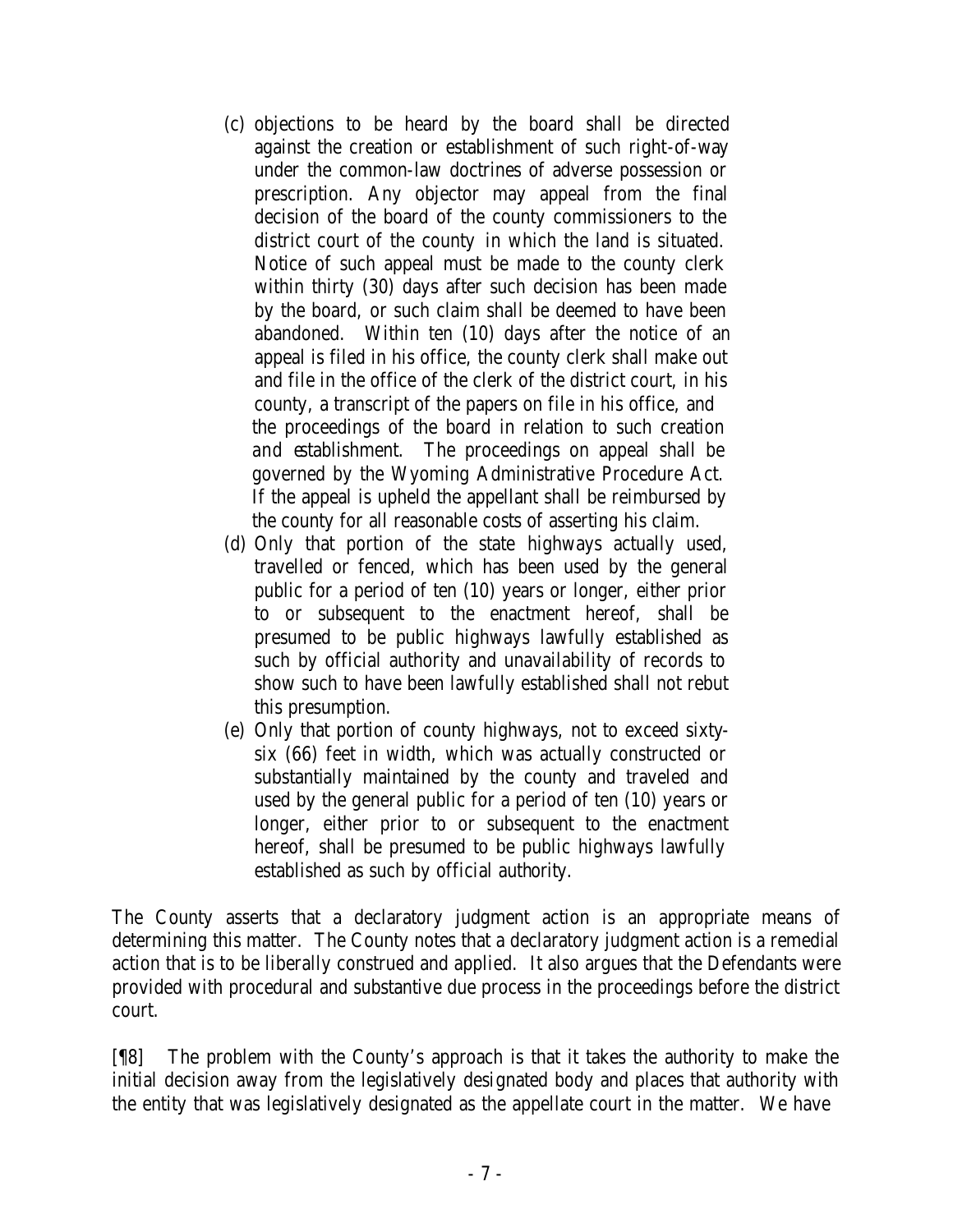addressed this very issue before and clearly stated that it is not a proper utilization of a declaratory judgment action:

> However, the added element which may be considered in cases such as this is the status of a declaratory judgment action filed in a court *which is an appellate court* for the same issue presented, or able to be presented, below. Here the declaratory judgment action was filed in the district court. The district court is designated the appellate court for judicial review of administrative actions.

> Ordinarily, a declaratory judgment action is not a substitute for an appeal. *School Districts Nos. 2, 3, 6, 9, and 10, Campbell County v. Cook*, Wyo., 424 P.2d 751 (1967); *Stahl v. Wilson*, Fla.App., 121 So.2d 662 (1960); *Sparks v. Brock & Blevins, Inc.*, 274 Ala. 147, 145 So.2d 844 (1962); and *Bryarly v. State*, 232 Ind. 47, 111 N.E.2d 277 (1953). But such direct action is often available "even though there was a statutory method of appeal," *School Districts Nos. 2, 3, 6, 9, and 10, Campbell County v. Cook*, supra, 424 P.2d at 755. Here, there is no appeal actually pending and the issues are not moot.

> However, there is a restriction on the availability of a declaratory judgment action with reference to its applicability to administrative matters. Where the action would result in a prejudging of issues that should be decided in the first instance by an administrative body, it should not lie. This is because, if it be otherwise, all decisions by the several agencies could be bypassed, and the district court would be administering the activities of the executive branch of the government. *Public Service Commission of Utah v. Wycoff Co.*, 344 U.S. 237, 73 S.Ct. 236, 97 L.Ed. 291 (1952); and *City of Cheyenne v. Sims*, Wyo., 521 P.2d 1347 (1974). This restriction on the scope of declaratory judgments is akin to the requirement that administrative remedies must be exhausted before judicial relief is available.

> Accordingly, where the relief desired is in the nature of a substitution of judicial decision for that of the agency on issues pertaining to the administration of the subject matter for which the agency was created, the action should not be entertained. If, however, such desired relief concerns the validity and construction of agency regulations, or if it concerns the